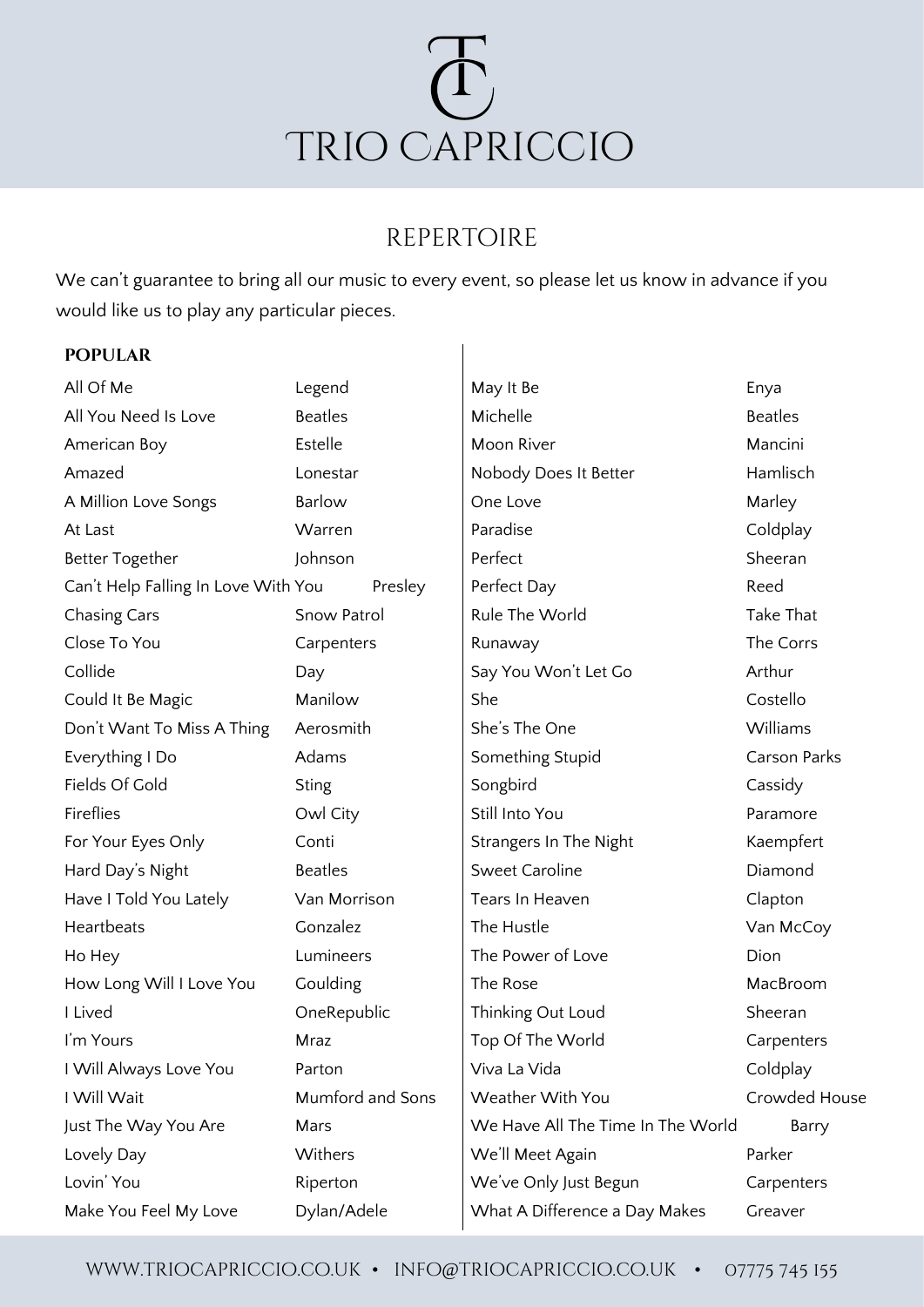

| What A Wonderful World |
|------------------------|
| When I'm 64            |
| Wind Beneath My Wings  |
| You And Me Song        |
| You Raise Me Up        |
| Your Song              |

| As Time Goes By                            | Hupfield       | Ski Sunday Theme                 | Fonteyn   |
|--------------------------------------------|----------------|----------------------------------|-----------|
| A Thousand Years                           | Perri          | Somewhere Over The Rainbow       | Arlen     |
| A Million Dreams                           | Pasek and Paul | Tale As Old As Time              | Menken    |
| A Whole New World                          | Menken         | The House Of Elliot              | Parker    |
| Be Our Guest                               | Menken         | Throne Room - Star Wars          | Williams  |
| <b>Blackadder Theme</b>                    | Goodall        | True Romance                     | Zimmer    |
| Can You Feel The Love Tonight              | John           | Willoughby (Pride and Prejudice) | Doyle     |
| Climb Every Mountain                       | Rodgers        | Z Cars Theme                     | Keating   |
| Come What May                              | Baerwald       |                                  |           |
| Concerning Hobbits                         | Shore          | <b>JAZZ</b>                      |           |
| Feels Like Home - Dawson's Creek<br>Newman |                | Ain't Misbehavin'                | Waller    |
| Final Fantasy VII Theme                    | <b>Uematsu</b> | Beyond The Sea                   | Trenet/La |
| For Your Eyes Only                         | Conti          | Come Fly With Me                 | Van Heus  |
| Gabriel's Oboe                             | Morricone      | Do Nothin' Till You Hear From Me | Ellington |
| <b>Gilbert and Sullivan Selections</b>     | Sullivan       | Fly Me To The Moon               | Gale      |
| Hedwig's Theme                             | Williams       | I Got Plenty of Nothing          | Gershwin  |
| I Can See The Light                        | Menken         | I Got Rhythm                     | Gershwin  |
| Jeeves and Wooster                         | Dudley         | It Had To Be You                 | Jones     |
| Jurassic Park Theme                        | Williams       | Mack The Knife                   | Weill     |
| Kiss The Girl                              | Menken         | Makin' Whoopee                   | Donaldso  |
| Learn Me Right - Brave                     | Mumford        | Someone To Watch Over Me         | Gershwin  |
| Love Actually                              | Armstrong      | Summertime                       | Gershwin  |
| Love Is An Open Door                       | Lopez          | 'S Wonderful                     | Gershwin  |
| Love Is A Song - Bambi                     | Churchill      | The Man I Love                   | Gershwin  |

### **Popular continued film, tv and musicals continued**

Armstrong Married Life – UP Giacchino Beatles Mission Impossible Schifrin Henley My Fair Lady Medley Loewe Wannadies Never Enough Never Enough Pasek & Paul Graham Neville's Waltz Neville Doyle John John John John John John Day – Pirates of The Caribbean Zimmer Parks and Recreation Theme **Moreno FILM, TV AND MUSICALS** Rose Of May (Final Fantasy) Uematsu Ski Sunday Theme Fonteyn Somewhere Over The Rainbow Arlen Tale As Old As Time Menken The House Of Elliot **Parker** Be Our Guest Menken Throne Room – Star Wars Williams True Romance Zimmer Willoughby (Pride and Prejudice) Doyle Z Cars Theme Keating

Ain't Misbehavin' Maller Beyond The Sea Trenet/Lasry Come Fly With Me Van Heusen Do Nothin' Till You Hear From Me Ellington Fly Me To The Moon Gale I Got Plenty of Nothing Gershwin I Got Rhythm Gershwin It Had To Be You Jones Mack The Knife Weill Makin' Whoopee Donaldson Someone To Watch Over Me Gershwin Summertime Gershwin The Man I Love **Constanting Construction**